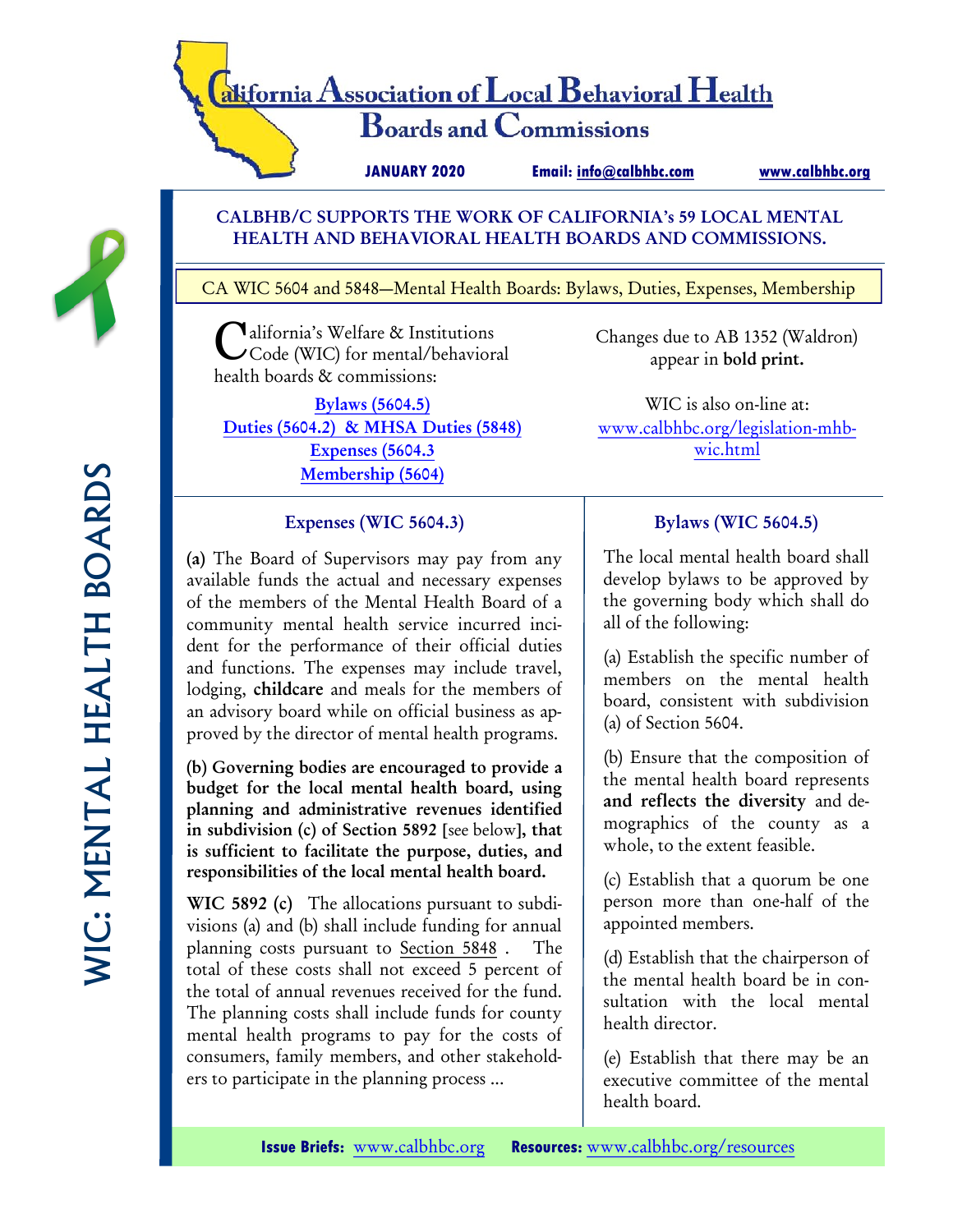#### Duties (5604.2) and MHSA Duties (5848)

#### Duties of Boards & Commissions (5604.2)

The local mental health board shall : [\(WIC 5604.2\(a\)\)](http://leginfo.legislature.ca.gov/faces/codes_displaySection.xhtml?sectionNum=5604.2.&lawCode=WIC)

- 1. Review and evaluate the community's public mental health needs, services, facilities, and special problems in any facility within the county or jurisdiction where mental health evaluations or services are being provided, including, but not limited to, schools, emergency departments, and psychiatric facilities.
- 2. Review any county agreements entered into pursuant to [Section 5650.](http://codes.findlaw.com/ca/welfare-and-institutions-code/wic-sect-5650.html) The local mental health board may make recommendations to the governing body regarding concerns identified within these agreements.
- 3. Advise the governing body and the local mental health director as to any aspect of the local mental health program. Local mental health boards may request assistance from the local patients' rights advocates when reviewing and advising on mental health evaluations or services provided in public facilities with limited access.
- 4. Review and approve the procedures used to ensure citizen and professional involvement at all stages of the planning process. Involvement shall include individuals with lived experience of mental illness and their families, community members, advocacy organizations, and mental health professionals. It shall also include other professionals that interact with individuals living with mental illnesses on a daily basis, such as education, emergency services, employment, health care, housing, law enforcement, local business owners, social services, seniors, transportation, and veterans.
- 5. Submit an annual report to the governing body on the needs and performance of the county's mental health system.
- 6. Review and make recommendations on applicants for the appointment of a local director of mental health services. The board shall be included in the selection process prior to the vote of the governing body.
- 7. Review and comment on the county's performance outcome data and communicate its findings to the California Behavioral Health Planning Council.
- 8. This part does not limit the ability of the governing body to transfer additional duties or authority to a mental health board.
- (b) It is the intent of the Legislature that, as part of its duties pursuant to subdivision (a), the board shall assess the impact of the realignment of services from the state to the county, on services delivered to clients and on the local community.

#### Duties of Boards & Commissions (MHSA)

MHSA Duties from Code Section 5848:

- (b) The mental health board established pursuant to [Section 5604](https://1.next.westlaw.com/Link/Document/FullText?findType=L&originatingContext=document&transitionType=DocumentItem&pubNum=1000228&refType=LQ&originatingDoc=I820c4d20029f11e88670e77d497dbc01&cite=CAWIS5604) shall conduct a public hearing on the draft three-year program and expenditure plan and annual updates at the close of the 30-day comment period required by subdivision (a). Each adopted three-year program and expenditure plan and update shall include any substantive written recommendations for revisions. The adopted three-year program and expenditure plan or update shall summarize and analyze the recommended revisions. The mental health board shall review the adopted plan or update and make recommendations to the local mental health agency or local behavioral health agency, as applicable, for revisions. The local mental health agency or local behavioral health agency, as applicable, shall provide an annual report of written explanations to the local governing body and the State Department of Health Care Services for any substantive [see (f) below] recommendations made by the local mental health board that are not included in the final plan or update.
- (f) For purposes of this section "Substantive recommendations made by the local mental health board" means any recommendation that is brought before the board and approved by a majority vote of the membership present at a public hearing of the local mental health board that has established its quorum. (WIC 5848 updated 10/19)